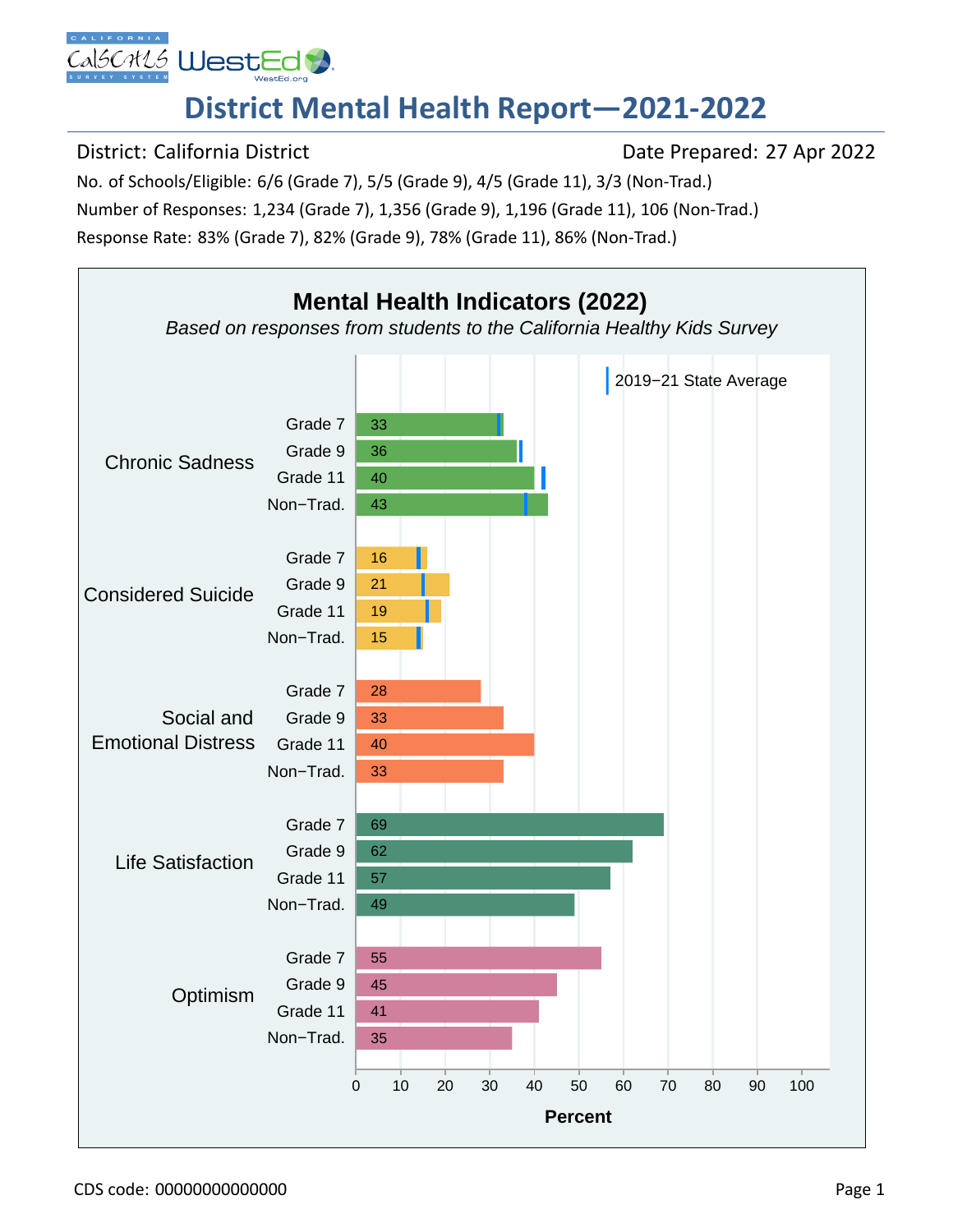# **District Mental Health Report (Grade 7)—2021‐2022**

### District: California District **District Date Prepared: 27 Apr 2022**

No. of Schools/Eligible: 5/5 (2018), 5/5 (2019), 4/5 (2020), 5/5 (2021), 6/6 (2022) Number of Responses: 1,251 (2018), 1,313 (2019), 1,323 (2020), 1,213 (2021), 1,234 (2022) Response Rate: 87% (2018), 80% (2019), 83% (2020), 84% (2021), 83% (2022)

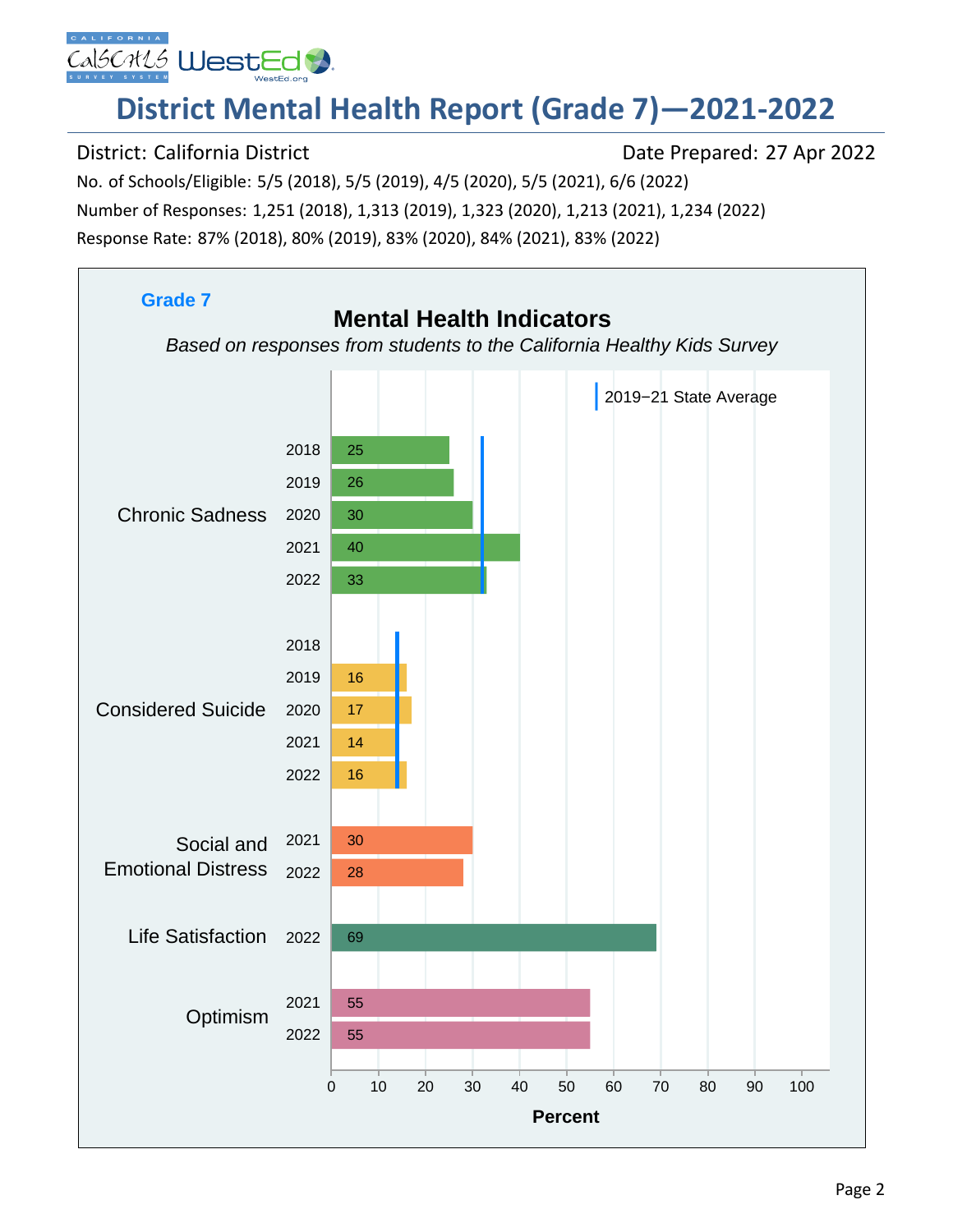# **District Mental Health Report (Grade 9)—2021‐2022**

District: California District **District Date Prepared: 27 Apr 2022** 

No. of Schools/Eligible: 4/4 (2018), 4/4 (2019), 4/4 (2020), 4/4 (2021), 5/5 (2022) Number of Responses: 1,460 (2018), 1,565 (2019), 1,437 (2020), 1,169 (2021), 1,356 (2022) Response Rate: 91% (2018), 90% (2019), 88% (2020), 70% (2021), 82% (2022)

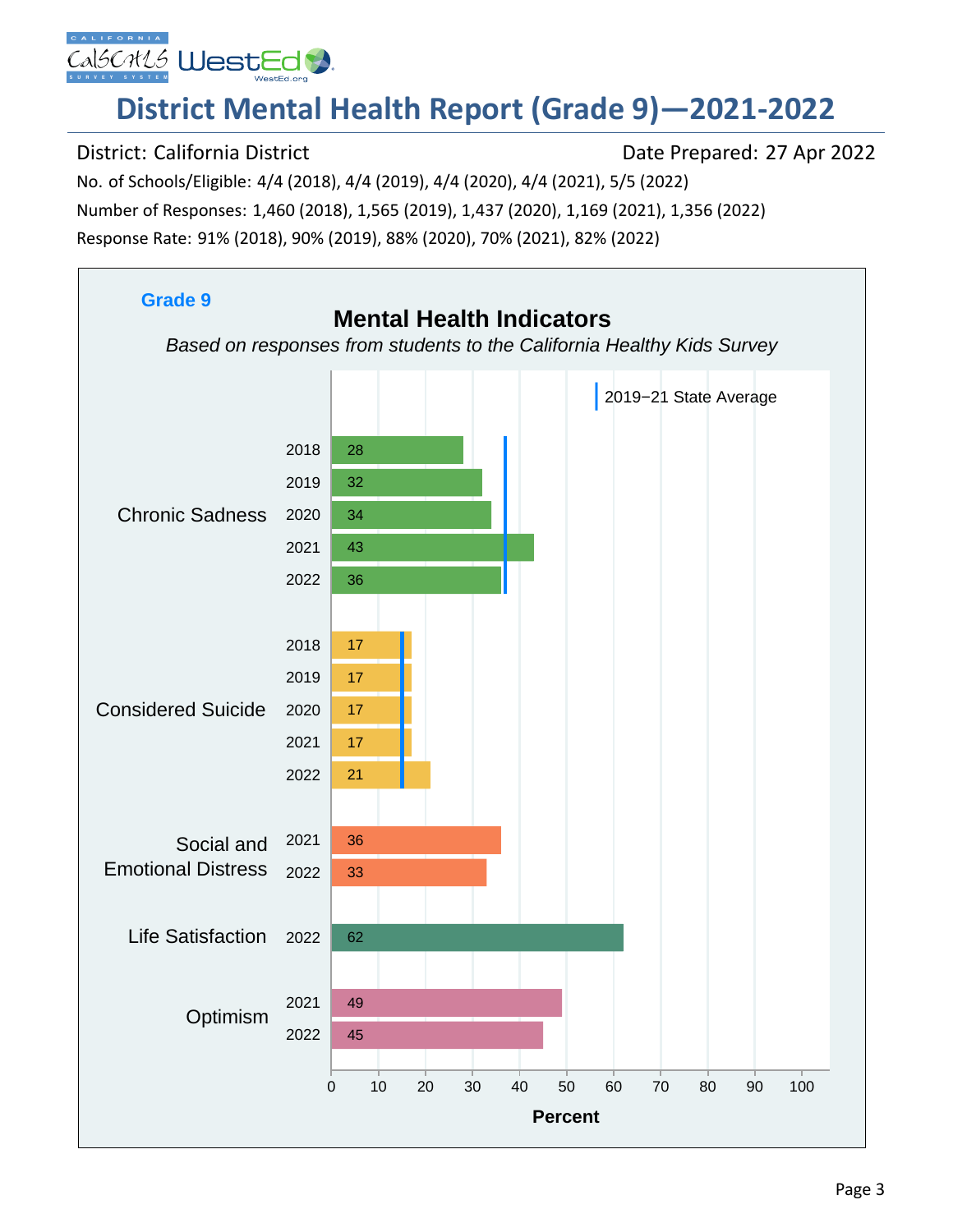# **District Mental Health Report (Grade 11)—2021‐2022**

District: California District **District Date Prepared: 27 Apr 2022** 

No. of Schools/Eligible: 4/4 (2018), 4/4 (2019), 4/4 (2020), 4/4 (2021), 4/5 (2022) Number of Responses: 1,141 (2018), 1,256 (2019), 1,230 (2020), 909 (2021), 1,196 (2022) Response Rate: 81% (2018), 80% (2019), 78% (2020), 57% (2021), 78% (2022)

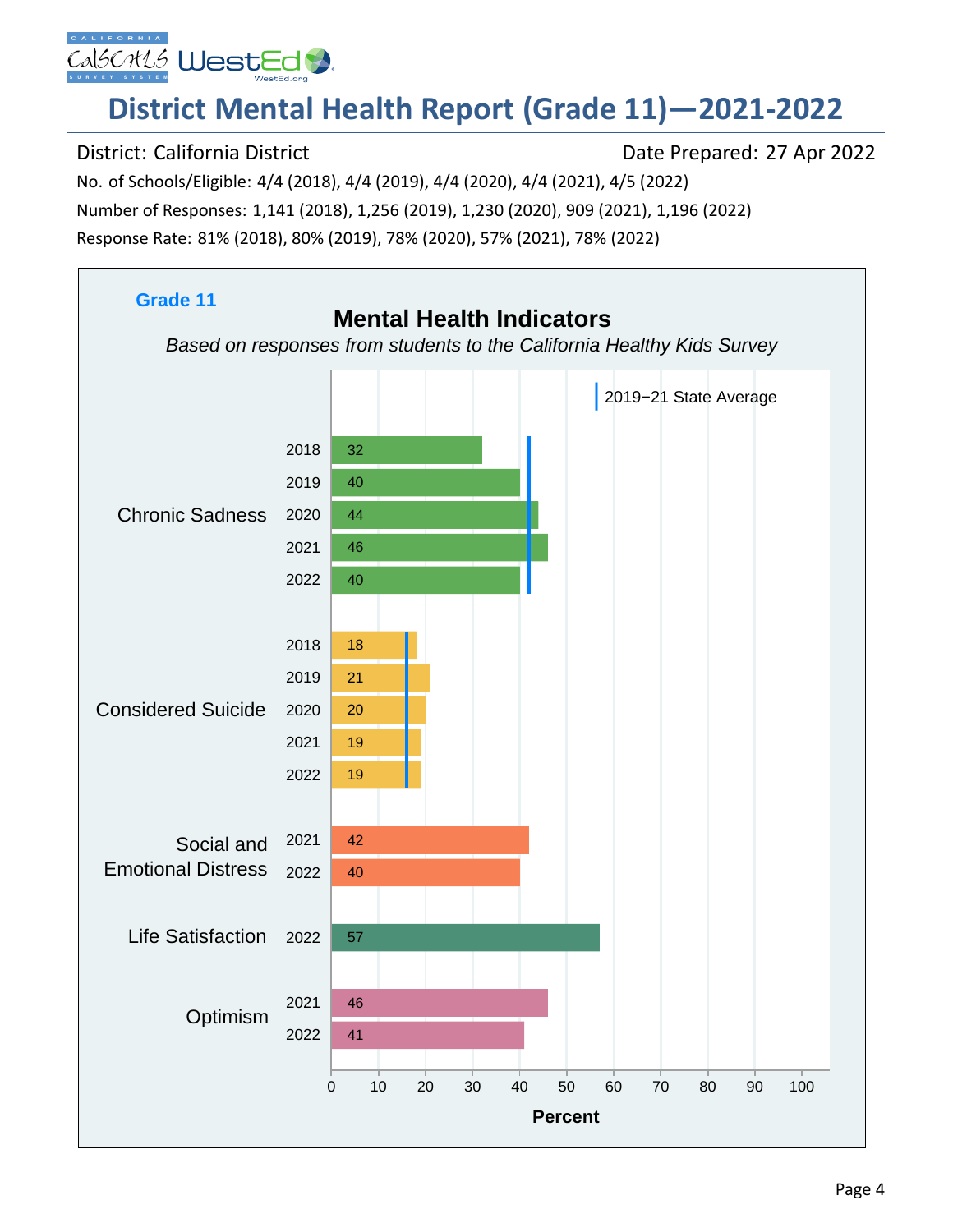## **District Mental Health Report (Non‐Trad.)—2021‐2022**

No. of Schools/Eligible: 3/3 (2018), 3/3 (2019), 3/3 (2020), 3/3 (2022) Number of Responses: 145 (2018), 144 (2019), 145 (2020), 106 (2022) Response Rate: 61% (2018), 66% (2019), 68% (2020), 86% (2022)

District: California District **District Date Prepared: 27 Apr 2022** 

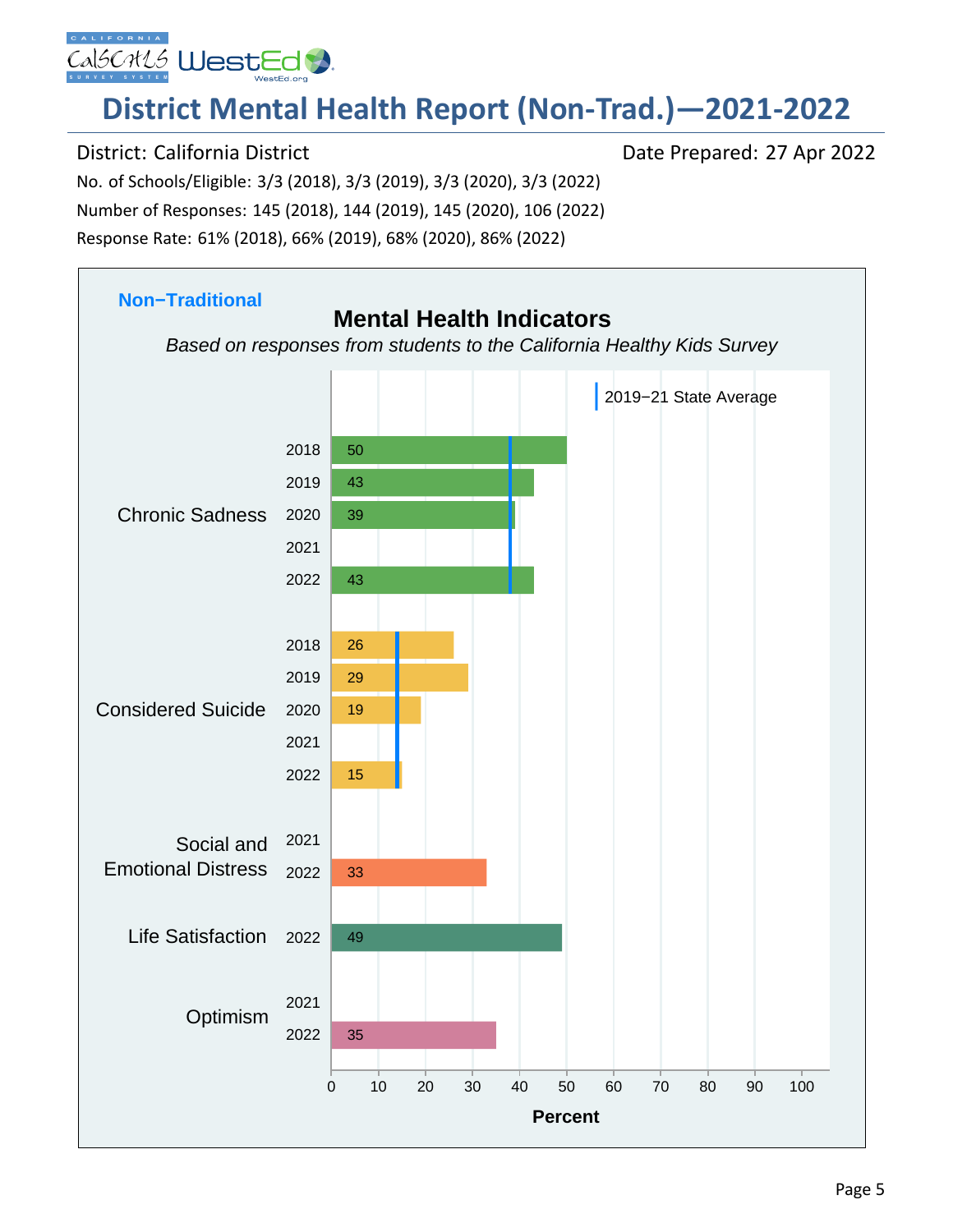ALIFORNIA CalsCatLs WestEd

**District Mental Health Report—2021‐2022**

District: California District **Date Prepared: 27 Apr 2022** 

### **Mental Health Indicator Trends by Grade**

|                                      | 2018<br>(%) | 2019<br>(%) | 2020<br>(%) | 2021<br>(%)       | 2022<br>(%) |
|--------------------------------------|-------------|-------------|-------------|-------------------|-------------|
| <b>Chronic sadness</b>               |             |             |             |                   |             |
| Grade 7                              | 25          | 26          | 30          | 40                | 33          |
| Grade 9                              | 28          | 32          | 34          | 43                | 36          |
| Grade 11                             | 32          | 40          | 44          | 46                | 40          |
| Non-traditional                      | 50          | 43          | 39          | $\hspace{0.05cm}$ | 43          |
| <b>Considered suicide</b>            |             |             |             |                   |             |
| Grade 7                              | $\sim$      | 16          | 17          | 14                | 16          |
| Grade 9                              | 17          | 17          | 17          | 17                | 21          |
| Grade 11                             | 18          | 21          | 20          | 19                | 19          |
| Non-traditional                      | 26          | 29          | 19          |                   | 15          |
| <b>Social and emotional distress</b> |             |             |             |                   |             |
| Grade 7                              | $\sim$      | $\sim$      | $\sim$      | 30                | 28          |
| Grade 9                              | $\sim$      | $\sim$      | $\sim$      | 36                | 33          |
| Grade 11                             | $\sim$      | $\sim$      | $\sim$      | 42                | 40          |
| Non-traditional                      | $\sim$      | $\sim$      | $\sim$      |                   | 33          |
| Life satisfaction                    |             |             |             |                   |             |
| Grade 7                              | $\sim$      | $\sim$      | $\sim$      | $\sim$            | 69          |
| Grade 9                              | $\sim$      | $\sim$      | $\sim$      | $\sim$            | 62          |
| Grade 11                             | $\sim$      | $\sim$      | $\sim$      | $\sim$            | 57          |
| Non-traditional                      | $\sim$      | $\sim$      | $\sim$      | $\sim$            | 49          |
| Optimism                             |             |             |             |                   |             |
| Grade 7                              | $\sim$      | $\sim$      | $\sim$      | 55                | 55          |
| Grade 9                              | $\sim$      | $\sim$      | $\sim$      | 49                | 45          |
| Grade 11                             | $\sim$      | $\sim$      | $\sim$      | 46                | 41          |
| Non-traditional                      | $\sim$      | $\sim$      | $\sim$      |                   | 35          |

Notes: A tilde (*∼*) is shown if data were not collected.

An em dash (—) is displayed if there are no data or insufficient responses.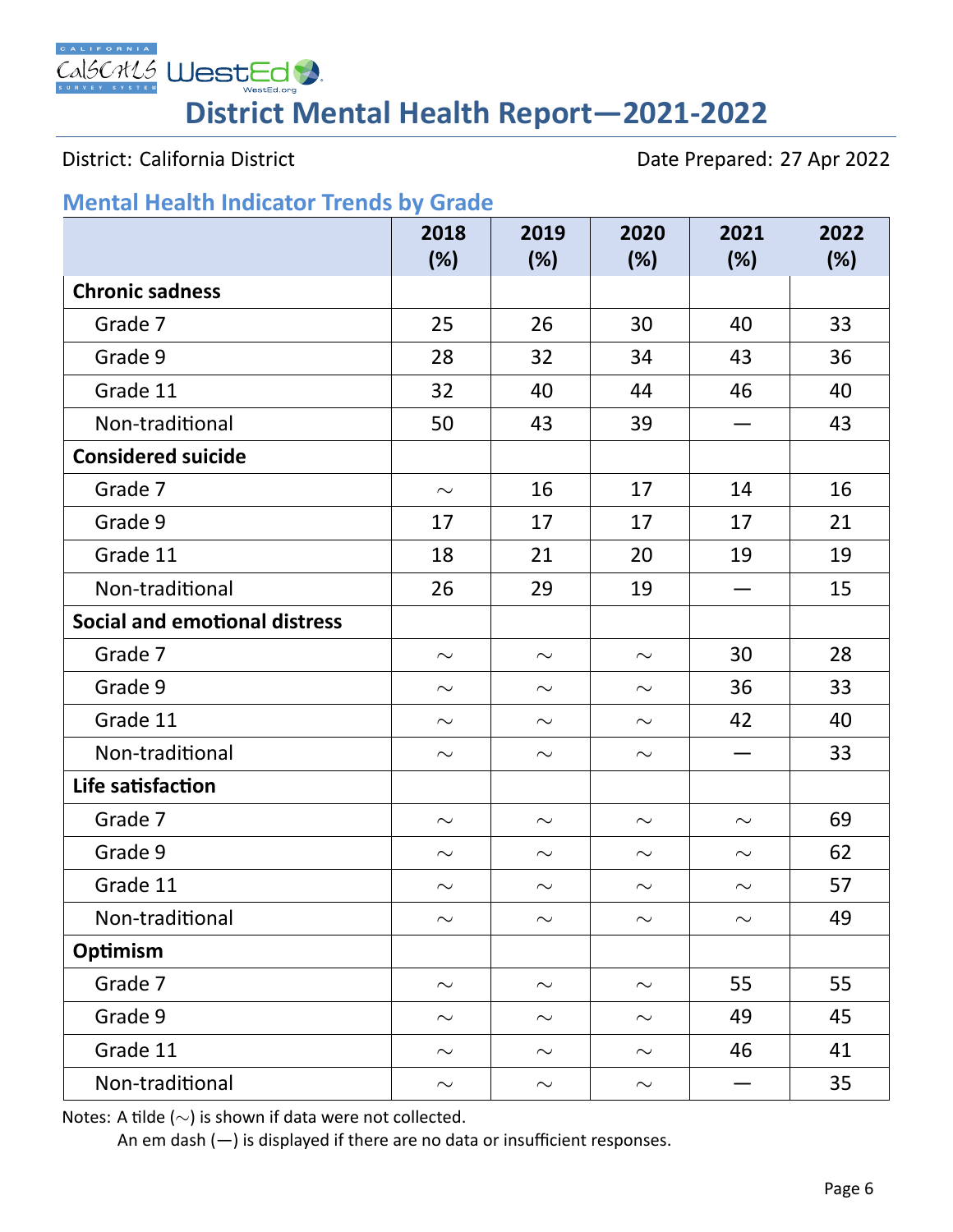

### **How are the Mental Health Indicators Calculated?**

"Chronic Sadness" is measured by the percentage of students who report feeling so sad or hopeless almost every day for two weeks or more that they stopped doing some usual activities during the past 12 months. "Considered Suicide" – a measure of suicide ideation – is assessed by the percentage of students who report that they seriously considered attempting suicide in the past year.

The other three indicators, "Social and Emotional Distress," "Life Satisfaction," and "Optimism," are based on multiple items. The scores are calculated by averaging the percentage of students who report the top-two response categories on the survey items that comprise each scale. "Social and Emotional Distress" and "Optimism" are computed by averaging the percentage of respondents who report "Pretty much true" or "Very much true" on the survey items that comprise the scale. "Life Satisfaction" is calculated by averaging the percentage of respondents who report "Satisfied" or "Very satisfied" on the survey items that comprise the scale. Students' satisfaction with their life experiences is a widely used wellness indicator. High life satisfaction is related to other positive resilience experiences (e.g., high level of school belonging) and fewer mental health challenges.

A value of 60 on the "Life Satisfaction" indicator, for example, means that on average, students report "Satisfied" or "Very satisfied" on three of the five "Life Satisfaction" survey items.

All of the survey items that comprise the scales/measures are listed below.

- (1) Chronic Sadness (1 item)
	- o During the past 12 months, did you ever feel so sad or hopeless almost every day for two weeks or more that you stopped doing some usual activities?
- (2) Considered suicide (1 item)
	- o During the past 12 months, did you ever seriously consider attempting suicide?
- (3) Social and Emotional Distress<sup>[1](#page-6-0)</sup> (5 items)

*Over the past 30 days, how true do you feel these statements are about you?*

- o I had a hard time relaxing.
- o I felt sad and down.
- o I was easily irritated.
- o It was hard for me to cope and I thought I would panic.
- o It was hard for me to get excited about anything.
- (4) Life Satisfaction<sup>[2](#page-6-1)</sup> (5 items)

*I would describe my satisfaction with...*

- o my family life as...
- o my friendships as...
- o my school experience as...
- o myself as...
- o where I live as...

<span id="page-6-0"></span><sup>1</sup> Dowdy, E., Furlong, M. J., Nylund‐Gibson, K., Moore, S., & Moffa, K. (2018). Initial validation of the Social Emotional Distress Scale to support complete mental health screening. *Assessment for Effective Intervention, 43,* 241–248. <https://doi.org/10.1177/1534508417749871>

<span id="page-6-1"></span><sup>2</sup> Huebner, E. S., Suldo, S. M., Valois, R. F., & Drane, J. W. (2006). The brief multidimensional students' life satisfaction scale: Sex, race, and grade effects for applications with middle school students. *Applied Research in Quality of Life, 1,* 211. [https://link.springer.com/article/10.1007/s11482‐006‐9016‐9](https://link.springer.com/article/10.1007/s11482-006-9016-9)